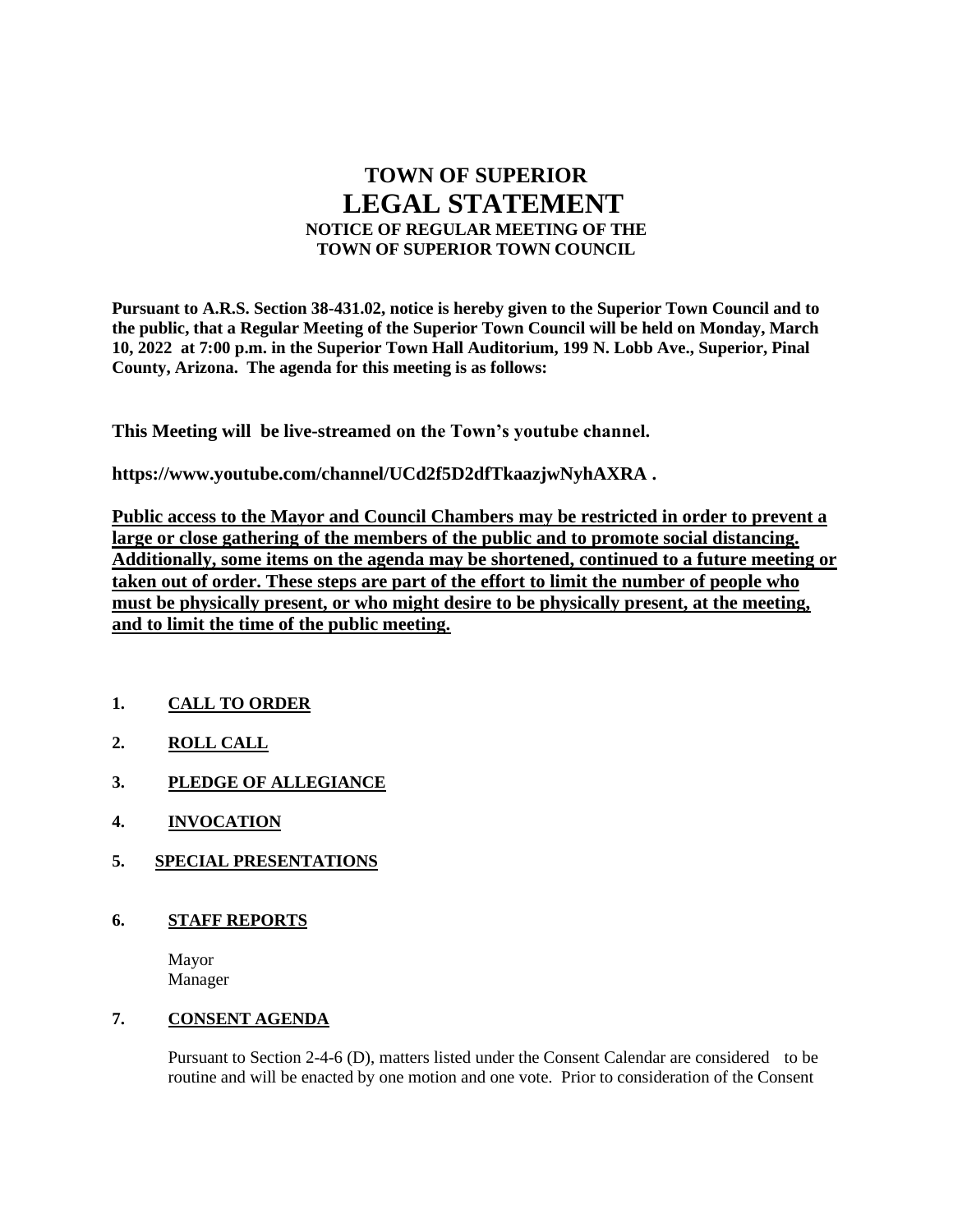### **Town of Superior Regular Meeting March 10, 2022 Page 2 of 4**

Agenda, the Mayor will ask whether any members of the Council request any item be removed from the Consent Agenda for separate discussion.

- 1. Approval of Minutes of Regular Town Council Meeting on February 10, 2022.
- 2. Approval of the Minutes of the Work Session on February 10, 2022.
- 3. Approval of Agreement between the Town of Superior and Fletcher Aviation Consulting. The Town owns the Superior Municipal Airport (E81), which along with the Town of Superior underlays the Outlaw Military Operations Area (MOA). The Town and Consultant desire to enter into an agreement for the Consultant to provide services specified for the term specified.
- 4. Approval of Airport Development Reimbursable Grant Agreement between the STATE OF ARIZONA, acting by and through its DEPARTMENT OF TRANSPORTATION, through its Multimodal Planning Division (the "STATE") and the Town of Superior (the "Sponsor") for a grant of State funds for the purpose of aiding in financing a Project of Helipads, Design and Construct (the "Project), for the improvement of the Superior Municipal Airport. The maximum reimbursement available from the State to the Sponsor for this Agreement shall be \$81,651.00. Exception as otherwise provided herein for the State's obligation to provide funds expires upon completion of the Project required herein or June 24, 2026, whichever is earlier.
- 5. Approval of Town of Superior Auction Posting for a non-viable remanent property located in the 100 Block of Old Phoenix Road, Superior, AZ 85173.
- 6. Approval of Town of Superior Alcohol Beverage Permit for Robert S. Cervantes for Cultural Event located at the Besich Park on Sunday, March 27, 2022 from 1:00 PM to 8:00 PM.
- 7. Approval of Arizona Department Liquor License and Control Special Event License Application for Boyce Thompson Arboretum/Emily Smolenski located at 37615 E. Arboretum Way, Superior, AZ 85173 on Thursday, March 31, 2022 from 3:00 PM to 7:00 PM.
- 8. Approval of Arizona Department Liquor License and Control Special Event License Application for Boyce Thompson Arboretum/Emily Smolenski located at 37615 E. Arboretum Way, Superior, AZ 85173 on Saturday, April 2, 2022 from 11:30 AM to 3:00 PM.
- 9. Approval of Town of Superior Alcohol Beverage Permit for Tamiko Martinez for a Graduation Party located at the Magma Club on Saturday, May 28, 2022 from 3:00 PM to 1:00 AM.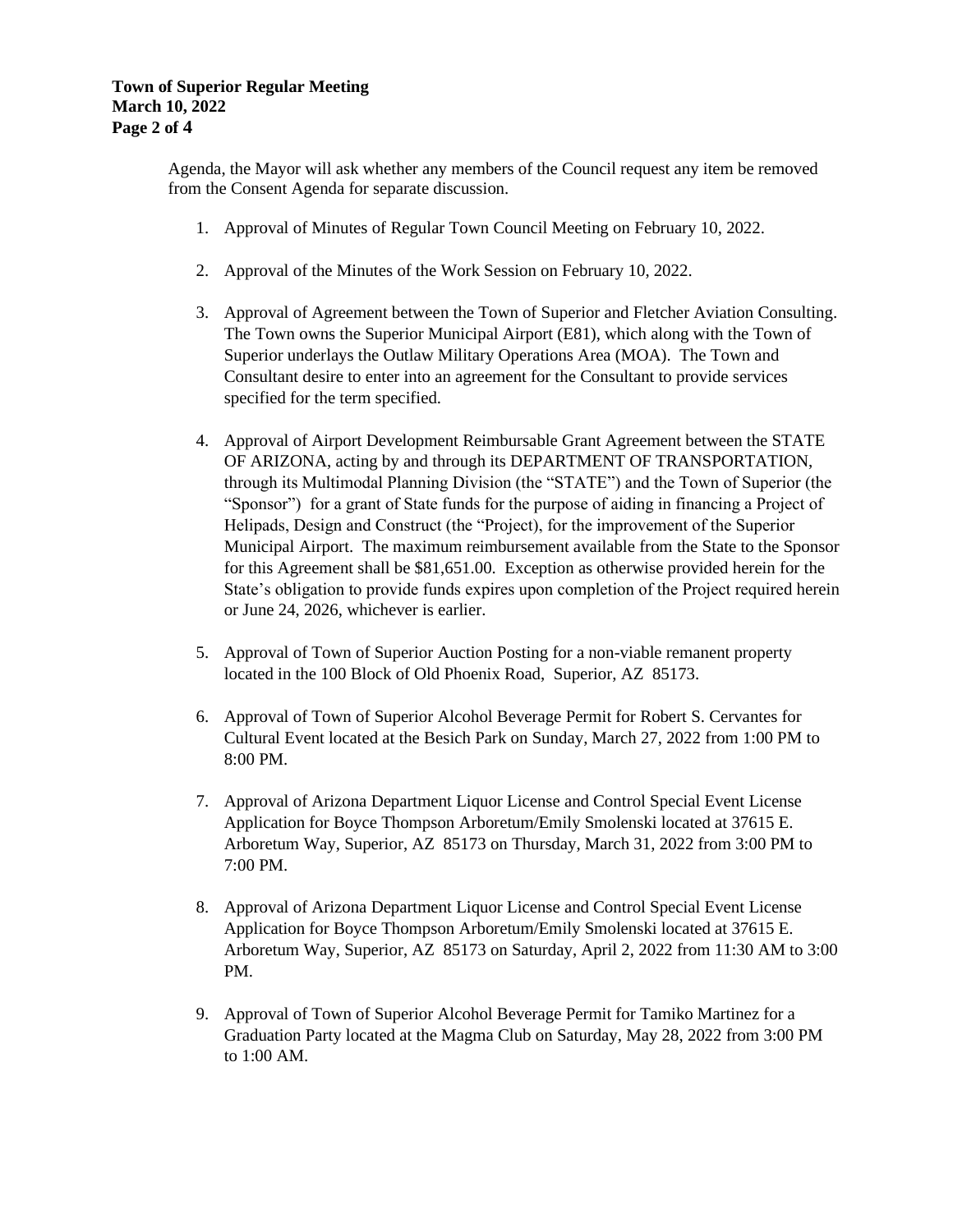**Town of Superior Regular Meeting March 10, 2022 Page 3 of 4**

> 10. Department Reports: Fire Police Public Works Library Senior Center **Sanitation** Town Engineer **APPROVED**

### **8. NEW BUSINESS**

A. Public Hearing/Discussion/Possible Approval of Resolution No. 2022-647 (Adoption of the Superior General Plan), A RESOLUTION OF THE MAYOR AND TOWN COUNCIL OF THE TOWN OF SUPERIOR, ARIZONA ADOPTING THE SUPERIOR GENERAL PLAN. Amy Garinger from Kimley-Horne will have a PPT Presentation.

ACTION ITEM NO. 1 **APPROVED**

### **9. CALL TO THE PUBLIC**

A. Any citizen desiring to speak on a matter that is not scheduled on this agenda may do so at this time. Comments may be limited to three minutes per person and shall be addressed to the Town Council as a whole, and not to any individual member. Issues raised shall be limited to those within the jurisdiction of the Town Council. Pursuant to the Arizona Open Meeting Law, the Town Council cannot discuss or act on items presented at this time.

**B. At the conclusion of the call to the public, individual Town Council members may (1) respond to criticism made by those who have spoken; (2) ask staff to review a matter; or (3) ask that a matter be put on a future agenda.**

#### **10. EXECUTIVE SESSION**

- A. Confidentiality Statement
- B. Discussion of legal matters/consultation with Town Attorney, Town Staff and/or the public body in order to consider its position and instruct its attorneys regarding the public body's position regarding contracts that are the subject of negotiations, pursuant to A.R.S. '38-431.03 (A) (3) and (4).

#### **11. REGULAR SESSION**

**12. A. Direct Town Manager, Town Attorney, Town Staff Counsel to Proceed as Directed in Executive Session.**